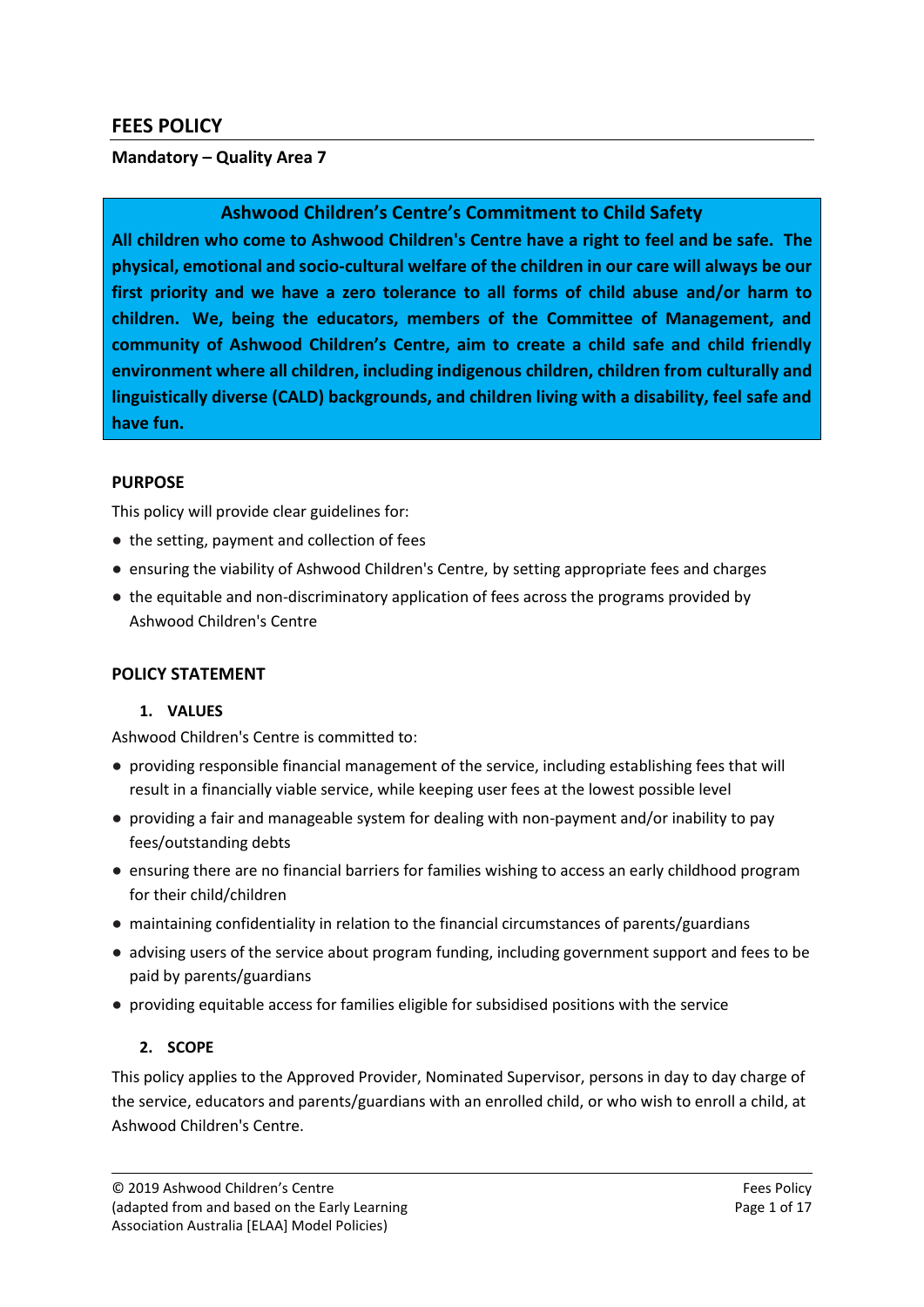### **3. BACKGROUND AND LEGISLATION**

### **Background**

Ashwood Children's Centre offers two types of attendances for the education and care programs implemented within the service. Long day care attendances are offered for children aged three months to four years of age, whilst long day Kindergarten and sessional Kindergarten are offered for children attending the funded four year old Kindergarten program, in the year prior to commencing primary school. Long day care/Kindergarten attendance and sessional Kindergarten attendance attract different fee schedules as outlined below.

The Centre is registered for families to receive Child Care Subsidy (CCS) as a fee reduction against their account with Ashwood Children's Centre. Families are required to estimate their annual income and test their fortnightly activity level in order to determine the subsidy percentage and number of hours they are eligible to receive CCS. The payment is made by the Australian Federal Government directly to Ashwood Children's Centre, and is recorded as a fee reduction amount on the families invoice; eligible hours are within a fortnightly period, meaning that some families may experience changing fee reduction amounts from the first to the second week of the fortnight.

Parents are required to provide estimates of their annual income and activity levels via their MyGov account, with the majority of the application process completed online and through the MyGov app. Further assistance and information about CCS and eligibility criteria can be found through the Australian Government's **[Department of Human Services](https://www.humanservices.gov.au/individuals/services/centrelink/child-care-subsidy)** (DHS) website.

Parents need to keep in mind that all the information that is received at Ashwood Children's Centre relating to their eligibility for Child Care Subsidy (CCS) is provided either by themselves or by the Federal Government's Child Care Subsidy System (CCSS) based on information parents have reported to the government through their MyGov accounts.

Further information about applying for CCS is available online at: <https://www.humanservices.gov.au/individuals/services/centrelink/child-care-subsidy>

The State Department of Education and Training (DET) provide per capita funding as a contribution towards the costs of running, staffing and managing the funded four-year-old kindergarten program. Income from other sources, primarily fees, is required to meet all the additional costs incurred by the service in the delivery of the children's program In addition, the Kindergarten Fee Subsidy (refer to *Definitions*) enables eligible families to attend the four-year-old kindergarten program at minimal or no cost.

DET also funds eligible three-year-old Aboriginal and Torres Strait Islander children, and children known to Child Protection, to access kindergarten programs as outlined in the *Kindergarten Funding Guide* (refer to *Sources*).

DET requires that funded services have a comprehensive written fees policy in place, and the content of this policy must be communicated to families. The policy must include a written statement about the fees to be charged, as required under Regulation 168(2)(n), and the payment process. All families must be informed of applicable term and annual fees at the time of enrolment.

Services must also advise eligible families of the Kindergarten Fee Subsidy arrangements. The fees charged must comply with the *Kindergarten Funding Guide* (refer to *Definitions)* and be responsive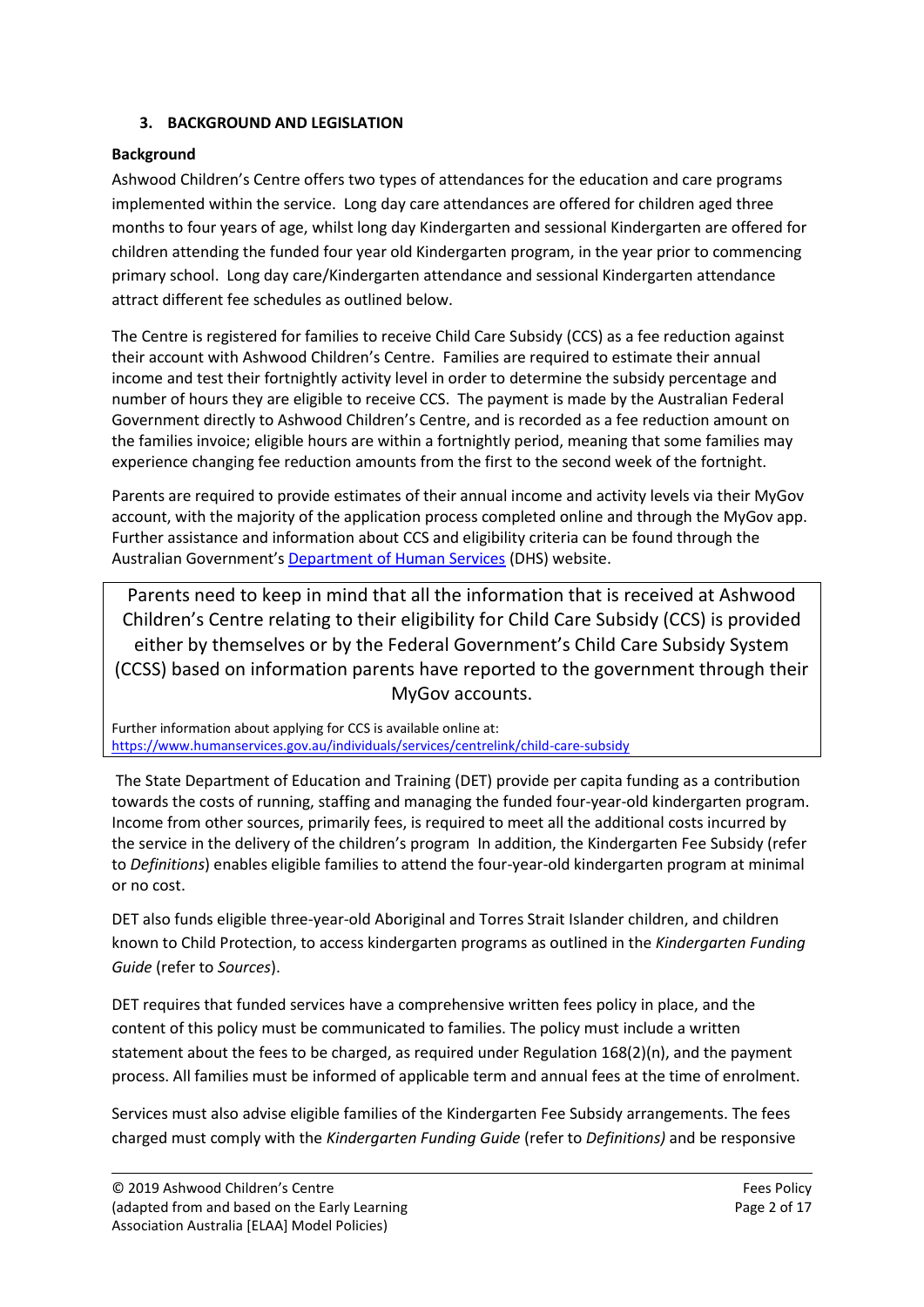to the local community and the viability of the service. The *Kindergarten Funding Guide* (refer to *Sources*) outlines the criteria to be covered in the Fees policy.

Whilst fees are usually reviewed at the conclusion of the Centre's financial year (September 30<sup>th</sup>). the Committee of Management reserves the right to review the fees charged as required, and to adjust accordingly giving the families' a minimum of four (4) weeks written notice prior to changing the fee amount charged. Given the Centre's practice of fees paid in advance, parents need to note that the week prior to the new fee date, their parent invoice will include the new fee amounts for their child's booked day/s of attendance.

The payment of fees for long day care, long day Kindergarten and sessional Kindergarten is required by direct debit transaction, and the Centre maintains a strict parent accounts kept in credit policy for all families in attendance at Ashwood Children's Centre. Upon accepting a position and in completing the enrolment process, all families will be required to complete a direct debit authorisation form, to be used to generate fee payments on a weekly (long day care | long day Kindergarten positions) or term (sessional Kindergarten) basis.

Parents will be advised when additional payments will be charged to their accounts – electronically via email and via their parent invoice – and will generally receive a two-week period of notice that the charge will be debited with their fee transaction. Exceptions to this will be a charge for the late collection of a child, late payment of an account, or the purchase of an ACC hat | clothing | replacement water bottle or kaboodle bag.

# **Legislation and standards**

Relevant legislation and standards include but are not limited to:

- *Charter of Human Rights and Responsibilities 2006* (Vic), as amended 2011
- *Child Wellbeing and Safety Act 2005* (Vic), as amended 2012
- *Disability Discrimination Act 1992* (Cth)
- *Education and Care Services National Law Act 2010*
- *Education and Care Services National Regulations 2011*: Regulation 168(2)(n)
- *Equal Opportunity Act 1995* (Vic)
- *National Quality Standard*, Quality Area 6: Collaborative partnerships with families and communities
	- − Standard 6.1: Supportive relationships with families Respectful relationships with families are developed and maintained and families are supported in their parenting role
		- − Element 6.1.1: Engagement with the service Families are supported from enrolment to be involved in the service and contribute to service decisions
		- − Element 6.1.3: Families are supported Current information is available to families about the service and relevant community services and resources to support parenting and family wellbeing
- Quality Area 7: Governance and Leadership
	- − Standard 7.1: Governance Governance supports the operation of a quality service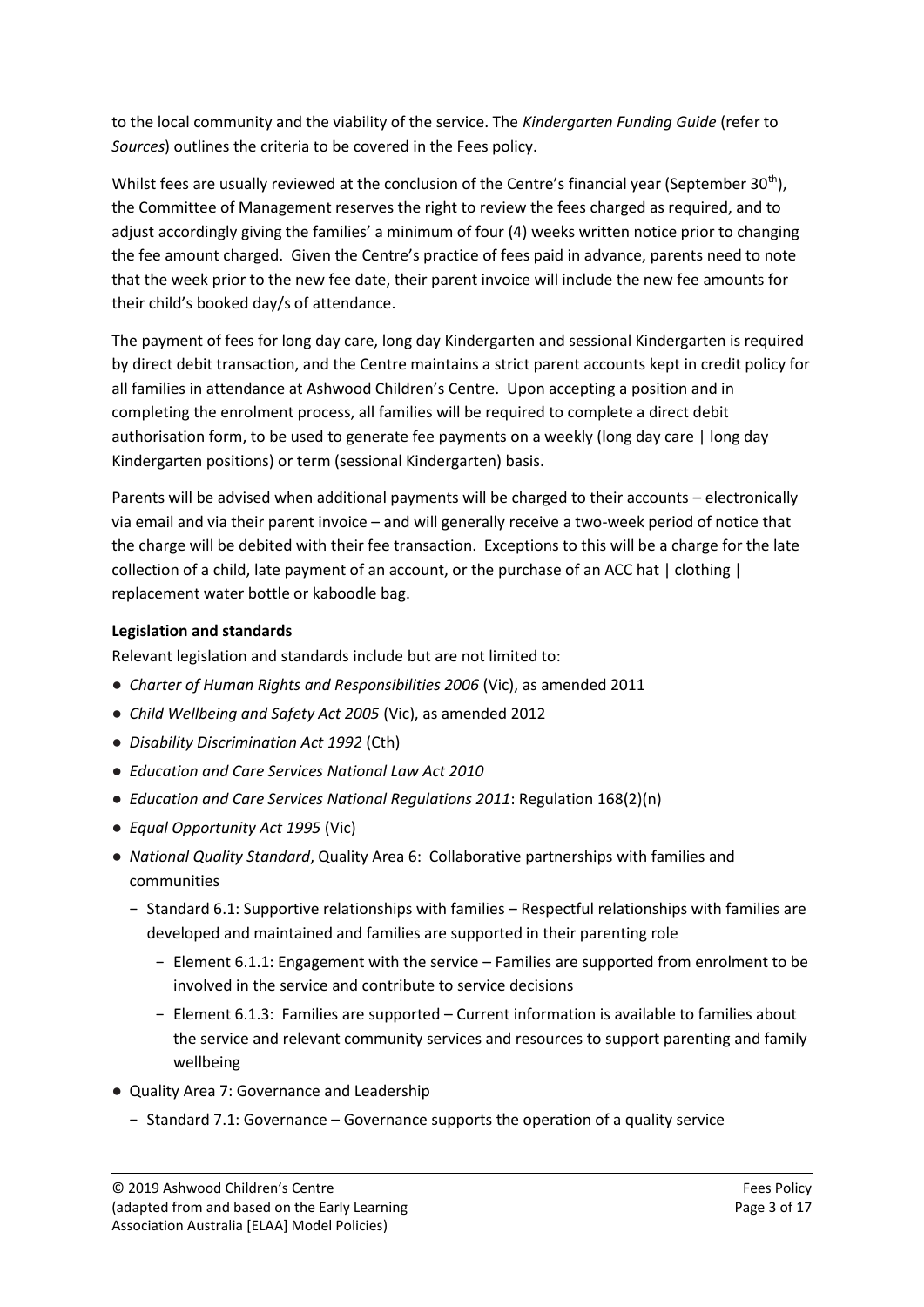− Element 7.1.2: Management systems – Systems are in place to manage risk and enable the effective management operation of a quality service

# **4. DEFINITIONS**

**[Child Care Subsidy](https://www.humanservices.gov.au/individuals/services/centrelink/child-care-subsidy)** (CCS): Introduced in July 2018, the CCS is the Commonwealth Government fee reduction subsidy provided to families to assist with the cost of early childhood education and care. Families are required to estimate their annual income and activity to determine fee reduction percentage eligibility, along with the number of hours of attendance they can expect to receive the subsidy for within a fortnight period. CCS is paid directly to services and is provided to families as a fee reduction on their account. CCS replaces both Child Care Benefit (CCB) and Child Care Rebate (CCR)

**[Early Start Kindergarten:](http://www.education.vic.gov.au/childhood/parents/kindergarten/Pages/earlystart.aspx)** A funding program that enables three-year-old Aboriginal and Torres Strait Islander children, and children known to Child Protection to attend a kindergarten program that is planned and delivered by an early childhood teacher for a specific number of hours.

**Enrolment fee:** All families with children booked to attend a position at Ashwood Children's Centre for the **first time** are charged a \$35.00 enrolment fee. This payment covers administrative costs associated with the processing of a child's enrolment application for a place in the service. The enrolment fee is not charged to families when their child attended Ashwood Children's Centre in the previous year.

**Excursion/service event charge:** The Committee of Management of Ashwood Children's Centre has made the decision over many years to subsidise excursions, incursions and service events offered throughout each of the children's programs. The reasoning behind this decision is to ensure that all children have the opportunity to participate in excursions, incursions and service events offered within the Centre.

In the Kindergarten program, parents are asked to pay a small screening fee for their child's involvement in screening tests throughout the year (includes hearing, vision, occupational therapy and podiatry), along with a contribution to an excursion to the Casey Safety Village where children have the opportunity to engage with road and pedestrian safety and fire safety principles and practices. If payment of these charges presents a barrier to your child's involvement, please speak with Centre Management.

**Fees:** A charge for a place within a program at the service.The current fee schedule for Ashwood Children's Centre is included as an attachment to this policy document.

**[Health Care Card:](https://www.humanservices.gov.au/individuals/services/centrelink/health-care-card)** A Commonwealth Government entitlement providing concessions for low-income earners and other eligible people. The HCC as a proof of concession is only applicable to enrolment in a sessional Kindergarten position.

**Kindergarten fee deposit / Long day fee deposit:** A charge to secure a place that has been offered in a program at the service. The kindergarten fee deposit is applied to the charge of your child's term one fees, whilst the long day fee deposit is the equivalent of your child's first week of booked long day attendance **without** any CCS fee reduction applied. The long day fee deposit will be applied to your parent account against the fees charged for the days of booked care in the coming new year (it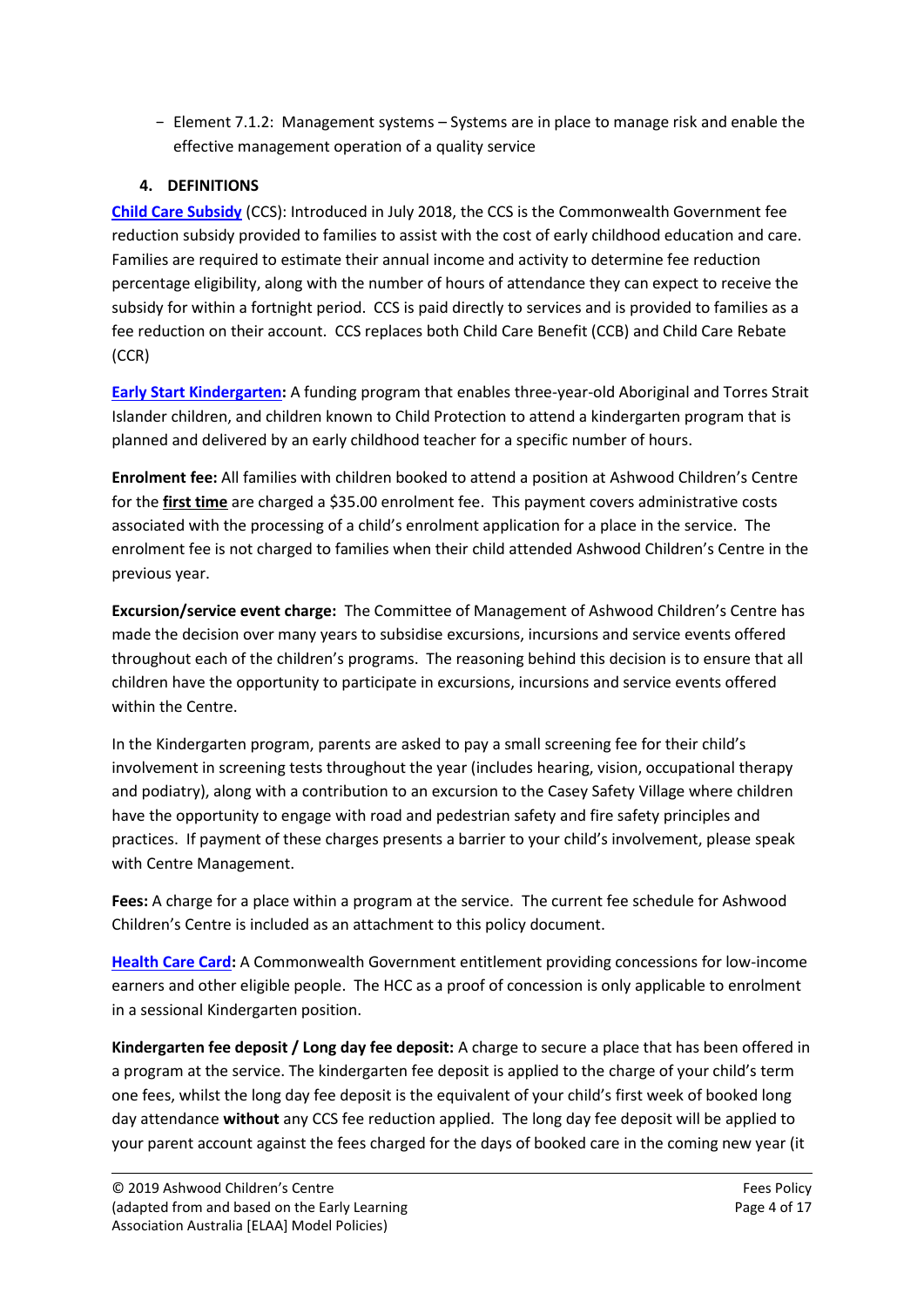is likely with a family's CCS fee reduction eligibility that this deposit will push the parent account into a credit balance for some part of January in the new year)**.**

**[Kindergarten Fee Subsidy](http://www.education.vic.gov.au/childhood/parents/kindergarten/Pages/fees.aspx) (KFS):** A state government subsidy **paid directly to the funded service** to enable eligible families to attend a funded kindergarten program or funded three-year-old place at no cost (or minimal cost) to promote participation. Ashwood Children's Centre receives this funding from the State DET for each child enrolled for their **first attempt** in a four-year-old Kindergarten program.

*[Kindergarten Funding Guide](http://www.education.vic.gov.au/childhood/providers/funding/Pages/kinderfundingcriteria.aspx)***:** Provides operational guidelines for services administering the Kindergarten Fee Subsidy.

**Late account charge:** Families will be charged \$5.00 if their direct debit payment is rejected twice within the same fee payment week, or if their account is in arrears by two or more weeks. Situations of overdue accounts | rejected fee payments will be advised to the Committee of Management for consideration.

**Late collection charge:** Families will be charged \$5.00 per 5 minutes (or part thereof) if they sign out and collect their child after 6:00pm (long day care and long day Kindergarten positions) or 4:00pm (for sessional Kindergarten positions during school terms). The sign out time, and lateness thereof, will be determined by the time shown on the electronic sign-in software, accessed via iPad at the entrances to the Centre.

**Voluntary parent / guardian contribution:** A voluntary payment for items not directly related to the provision of the children's program. Attendance at the service is not conditional on this payment. At present, Ashwood Children's Centre charges a voluntary maintenance levy to all families currently attending the Centre, with the exception of families who are in receipt of a Commonwealth Government Concession Card. The voluntary maintenance levy can be managed by families in three ways (once it has been charged to parent accounts):

- 1. Families can attend two (2) working bees throughout the year, then request in writing (email is fine) to have the levy reversed from their account;
- 2. Families can request in writing (email is fine) to have the levy reversed from their account; or
- 3. Families can pay the levy with their child's weekly fees (for this option you do not need to do anything, payment of the voluntary maintenance levy will occur two weeks after it has been charged to your account ).

# **5. SOURCES AND RELATED POLICIES**

# **Sources**

- *[Kindergarten Funding Guide](http://www.education.vic.gov.au/childhood/providers/funding/Pages/kinderfundingcriteria.aspx)*
- The constitution of Ashwood Children's Centre

# **Service policies**

- *Complaints and Grievances Policy*
- *Delivery and Collection of Children Policy*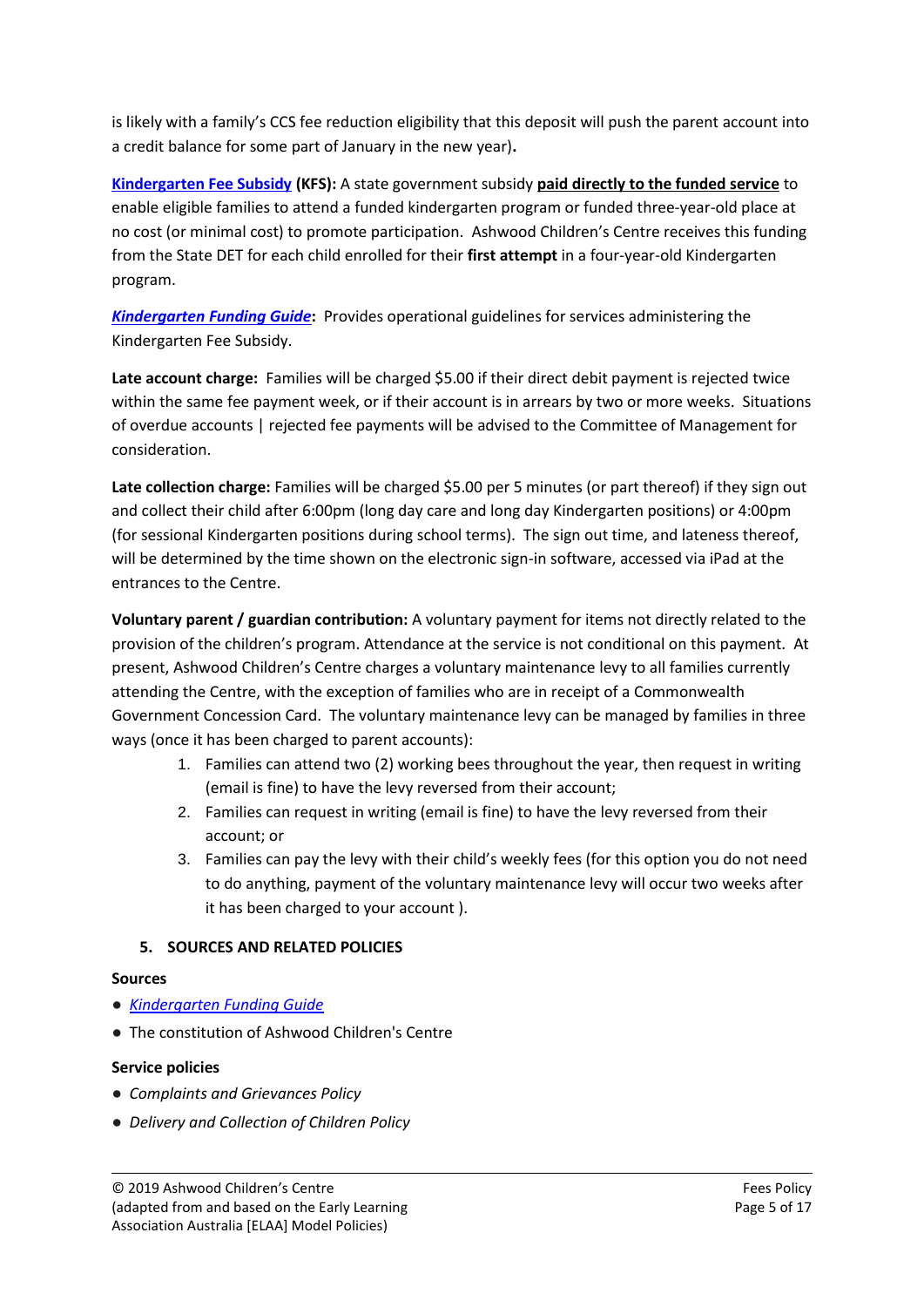- *Enrolment and Orientation Policy*
- *Excursions and Service Events Policy*
- *Inclusion and Equity Policy*
- *Privacy and Confidentiality Policy*

# **PROCEDURES**

### **The Approved Provider (Committee of Management of Ashwood Children's Centre) is responsible for:**

- reviewing the current budget to determine fee income requirements
- developing a fee policy that balances the parent's/guardian's capacity to pay, with providing a high-quality program and maintaining service viability
- implementing and reviewing this policy in consultation with parents/guardians, the Nominated Supervisor and educators, and for sessional Kindergarten fees in line with the requirements of DET's *Kindergarten Funding Guide* (refer to *Sources*)
- ensuring that this policy is based on the principles of the *Kindergarten Funding Guide* (refer to *Definitions)*
- considering any issues regarding fees that may be a barrier to families enrolling at Ashwood Children's Centre and removing those barriers wherever possible
- reviewing the number of families experiencing financial hardship and the effectiveness of the procedures for late payment and support offered
- considering options for payment when affordability is an issue for families
- clearly communicating this policy and payment options to families in a culturally-sensitive way, and in the family's first language where possible
- providing all parents/guardians with a copy of the document containing fee information for families (refer to Attachment 1)
- providing all parents/guardians with a statement of fees and charges (refer to schedule in Attachment 2) upon enrolment of their child, and ensure that the *Fees Policy* is readily accessible at the service (Regulation 171)
- complying with the service's *Privacy and Confidentiality Policy* regarding financial and other information received, including in relation to the payment/non-payment of fees
- notifying parents/guardians within 28 days of any proposed changes to the fees charged or the way in which the fees are collected (Regulation 172(2))
- ensuring a notice outlining fees charged by the service is displayed prominently in the main entrance to Ashwood Children's Centre.

# **The Nominated Supervisor (Centre Manager) is responsible for:**

● assisting the Approved Provider in developing this policy, and ensuring that this policy is based on the principles of the *Kindergarten Funding Guide* (refer to *Definitions)*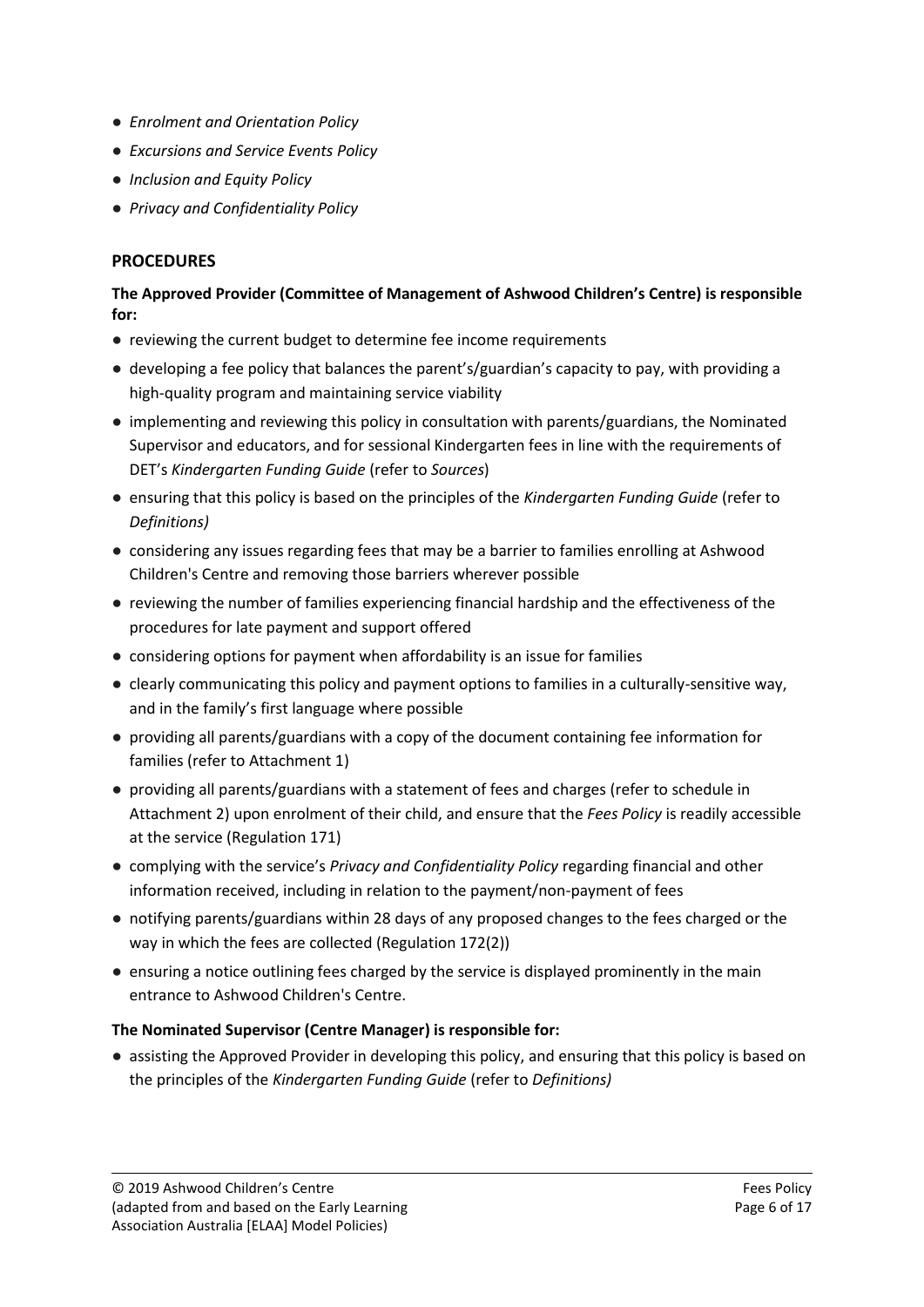- implementing and reviewing this policy, in consultation with parents/guardians, the Approved Provider and educators, and in line with the requirements of DET's *Kindergarten Funding Guide* (refer to *Sources*)
- considering any issues regarding fees that may be a barrier to families enrolling at Ashwood Children's Centre and removing those barriers wherever possible
- considering options for payment when affordability is an issue for families
- communicating this policy and payment options to families in a culturally-sensitive way and in the family's first language where possible
- providing all parents/guardians with a copy of the document containing fee information for families (refer to Attachment 1)
- providing all parents/guardians with a statement of fees and charges (refer to schedule in Attachment 2) upon enrolment of their child, and ensure that the *Fees Policy* is readily accessible at the service (Regulation 171)
- collecting and receipting all fees
- collecting all relevant information and maintaining relevant documents regarding those with entitlement to concessions, where applicable
- complying with the service's *Privacy and Confidentiality Policy* regarding financial and other information received, including in relation to the payment/non-payment of fees
- notifying parents/guardians within 28 days of any proposed changes to the fees charged or the way in which the fees are collected (Regulation 172(2))
- ensuring a notice outlining fees charged by the service is displayed prominently in the main entrance to Ashwood Children's Centre.

# **Persons in day to day charge of the service, educators and staff members are responsible for:**

- informing the Nominated Supervisor and/or Approved Provider of any complaints or concerns that have been raised regarding fees at the service
- referring parents'/guardians' questions in relation to this policy to the Nominated Supervisor and/or Approved Provider
- assisting the Nominated Supervisor and/or Approved Provider, as required, in sighting supporting documentation for access to the Kindergarten Fee Subsidy.

# **Parents/guardians are responsible for:**

- reading the Ashwood Children's Centre Fee information for families (refer to Attachment 1) and the Schedule of Fees and Charges (refer to Attachment 2[and 3])
- correctly completing the direct debit authorisation form when enrolling their child into a position at Ashwood Children's Centre
- providing correct CRN details for their child and themselves in order to access CCS as a fee reduction against the fees charged
- completing the required confirmation of their child's enrolment through both their MyGov account and their Hubworks! Account (accounts software used by Ashwood Children's Centre)
- notifying the Nominated Supervisor if experiencing difficulties with the payment of fees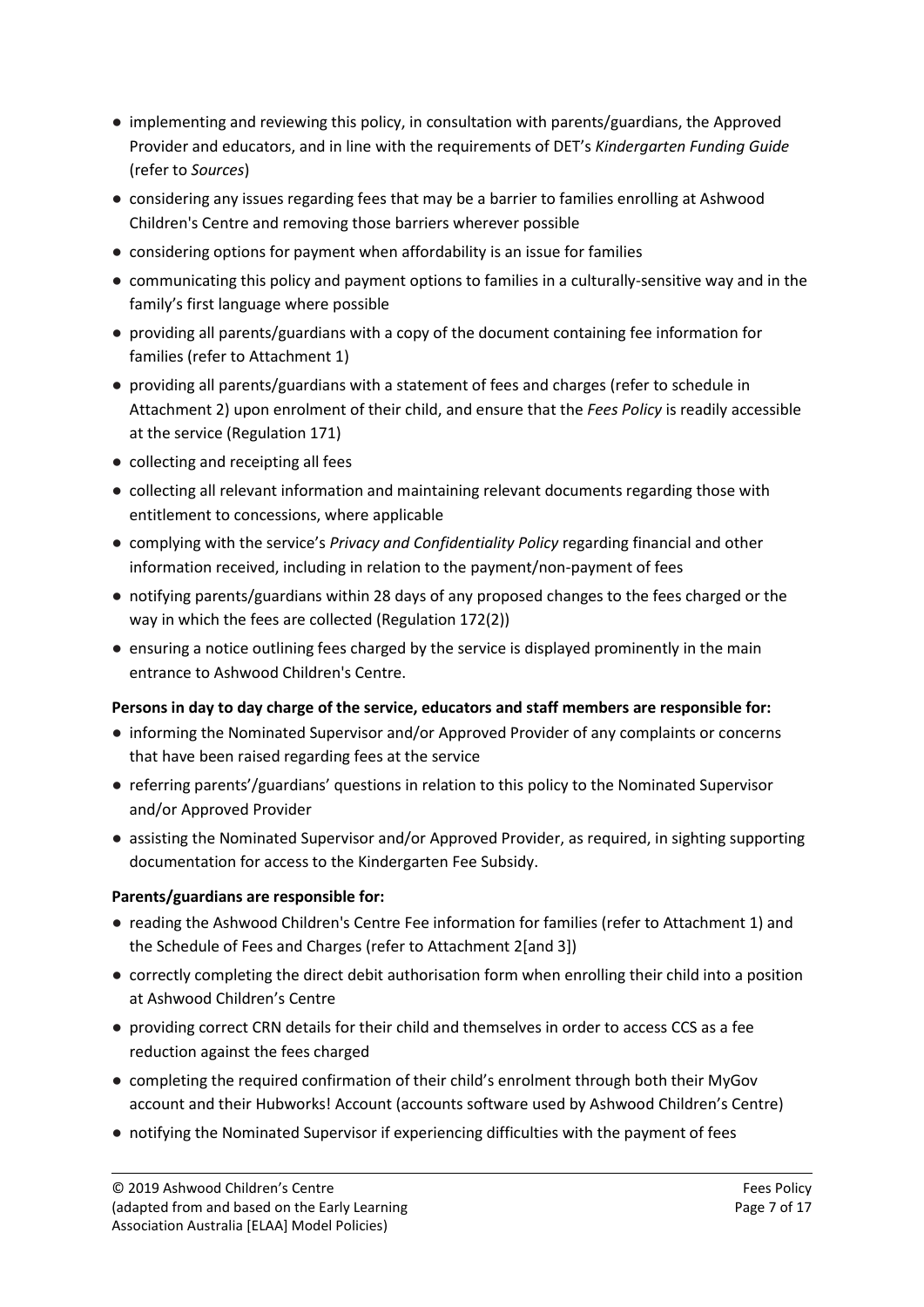● providing the required documentation to enable the service to claim the Kindergarten Fee Subsidy for eligible families (refer to Attachment 1 – Fee information for families).

# **EVALUATION**

In order to assess whether the values and purposes of the policy have been achieved, the Approved Provider will:

- regularly seek feedback from everyone affected by the policy regarding its effectiveness, particularly in relation to affordability, flexibility of payment options and procedures for the collection of fees
- monitor the implementation, compliance, complaints and incidents in relation to this policy
- monitor the number of families/children excluded from the service because of their inability to pay fees
- keep the policy up to date with current legislation, research, policy and best practice
- revise the policy and procedures as part of the service's policy review cycle, or as required
- notify parents/guardians at least 14 days before making any changes to this policy or its procedures (Regulation 172(2)).

# **ATTACHMENTS**

- Attachment 1: Fee information for families
- Attachment 2: Statement of Fees and Charges Fee schedule Ashwood Children's Centre
- Attachment 3: Understanding your Child Care Subsidy Assessment Notice

# **AUTHORISATION**

This policy was adopted by the Approved Provider of Ashwood Children's Centre in November 2019.

**REVIEW DATE:** NOVEMBER 2020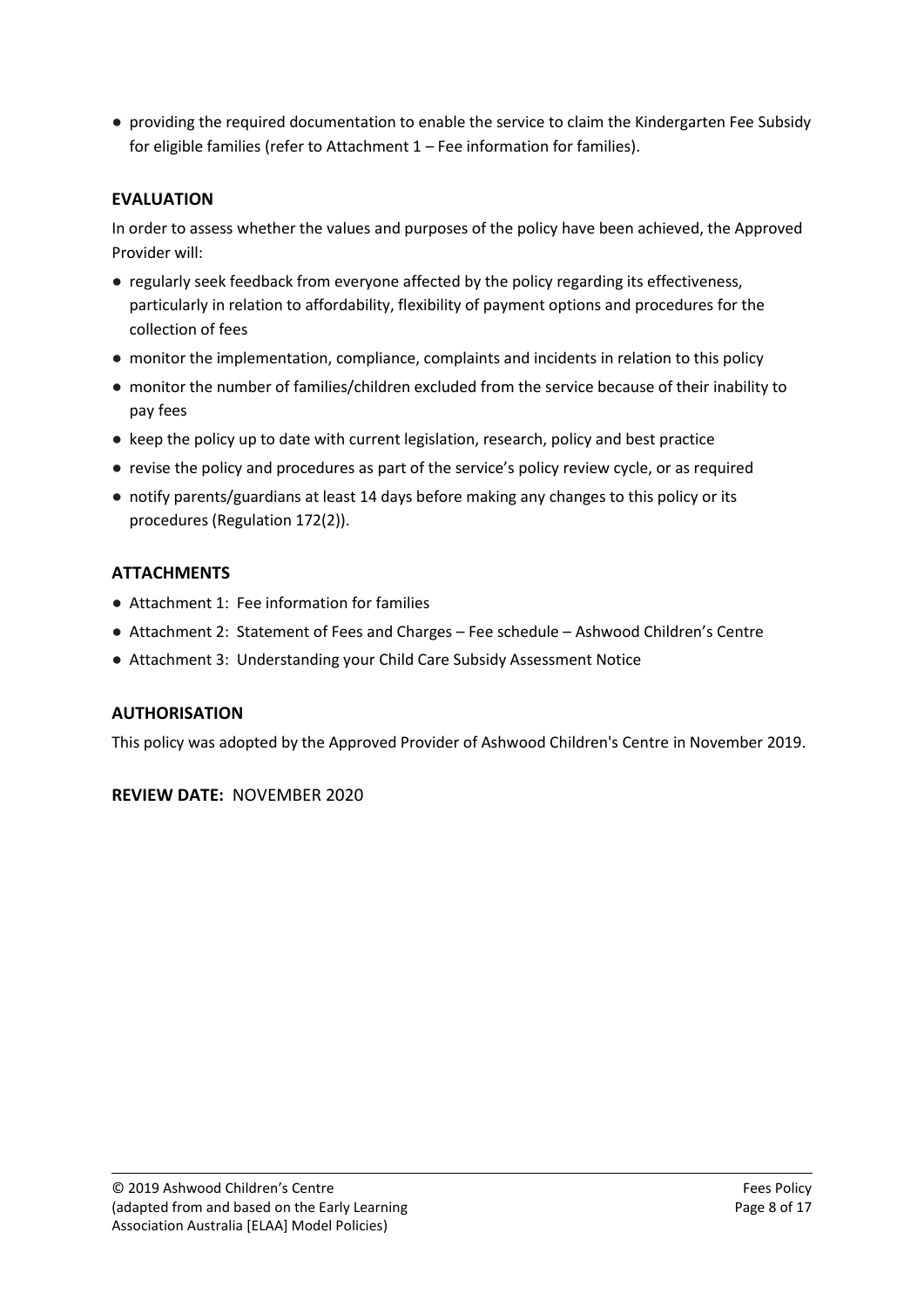# **ATTACHMENT 1**

# **Fee information for families Ashwood Children's Centre 2020**

# **1. Why sessional Kindergarten fees are necessary**

The Department of Education and Training (DET) provides per capita funding as a contribution toward the costs of providing a four-year-old kindergarten program. Services meet the balance of costs through charging fees and fundraising activities.

DET provides a Kindergarten Fee Subsidy (see below) that enables children from eligible families to attend a four-year-old kindergarten program free of charge, or at a minimal cost.

DET also provides funding to assist eligible three-year-old Aboriginal and Torres Strait Islander children, and children known to Child Protection, to access kindergarten programs.

Ashwood Children's Centre provides a range of support options to parents/guardians experiencing difficulty with payment of fees (see below).

# **2. How fees are set**

As part of the budget development process, the Committee of Management of Ashwood Children's Centre sets fees each year for the programs of the service, taking into consideration:

- the financial viability of the service
- the level of government funding provided for the program, including the Kindergarten Fee Subsidy
- the availability of other income sources, such as grants
- the fees charged by similar services in the area
- the capacity of parents/guardians to pay fees
- reasonable expenditure in meeting agreed program quality and standards
- requirements of *[Kindergarten Funding Guide](http://www.education.vic.gov.au/childhood/providers/funding/Pages/kinderfundingcriteria.aspx)*

Whilst fees are usually reviewed at the conclusion of the Centre's financial year (September 30<sup>th</sup>), the Committee of Management reserves the right to review the fees charged as required, and to adjust accordingly giving the families' at least four (4) weeks written notice prior to changing the fee amount charged.

# **3. Other charges**

Other charges levied by Ashwood Children's Centre are included on the Schedule of Fees. These include:

- **Kindergarten fee deposit:** This payment secures a child's place at the service and is payable on acceptance of enrolment. The deposit is retained as part payment on term one fees. Families eligible for the Kindergarten Fee Subsidy (see below) are required to pay a reduced deposit of \$5.00. Families experiencing hardship should also discuss any difficulties with the service.
- **Excursion/service event charge:** This additional charge is required to cover the cost of **specific excursions** that Ashwood Children's Centre believes are of immense importance for children's involvement, learning and/or growth and development. Such specific excursions/events include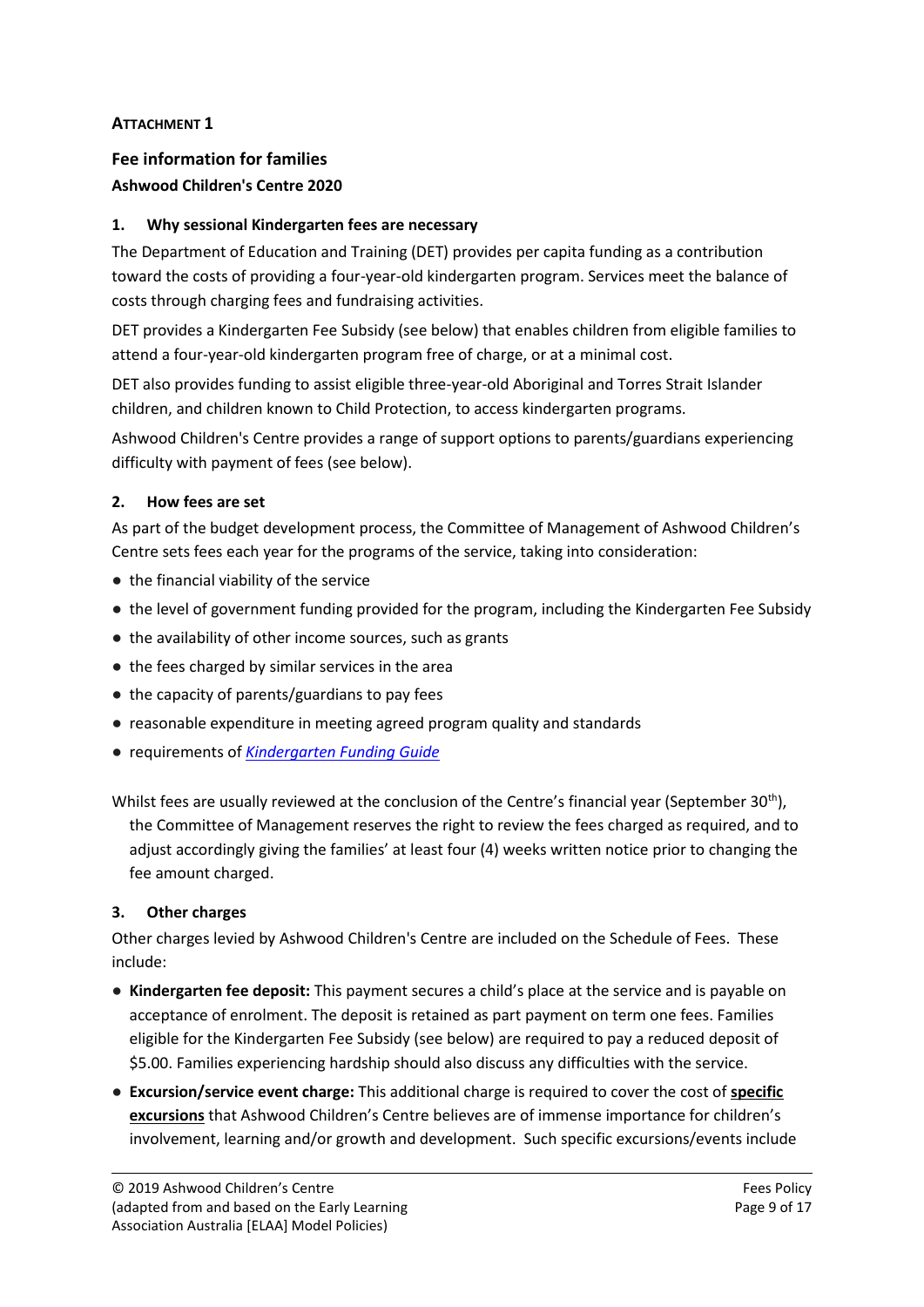(but are not limited to) children's vision, hearing, occupational therapy and podiatry screening, Kindergarten visit to the Casey Safety Village. Whenever a fee is charged for incursions / excursions Ashwood Children's Centre educators will provide families with detailed information about the relevance of the event, and options for families' and children's involvement in the event. At all times, Ashwood Children's Centre will subsidise children's involvement, with families charged a nominal amount for their child's participation (refer to *Excursions and Service Events Policy*).

- **Voluntary maintenance levy:** The participation of parents/guardians is encouraged by the service and can help to keep costs more affordable. However not all families are able to assist at the service. A refundable levy system has been introduced by the service and replaces voluntary labour with paid labour. Payment will be refunded upon written request to parents/guardians with or without participation in specified activities such as working bees, maintenance and gardening etc. Eligible concession card holders will not be charged this levy. The levy is not intended to be a barrier to participation and families experiencing difficulties should discuss this with the Centre.
- **Late collection charge:** The Committee of Management of Ashwood Children's Centre has implemented a late collection charge when parents/guardians are late in collecting a child from the service. This charge is set out on the Centre's Schedule of Fees and will be charged to parent's accounts a week after the late collection of their child.

### **4. Fundraising**

Not all service costs are covered by DET per capita funding and the fees charged. Fundraising is undertaken to meet the balance and/or pay for additional items for the service. While participation in fundraising is voluntary, the support of every family is encouraged. Fundraising activities are also an opportunity for families and communities to come together.

### **5. Subsidies**

# **5.1 Kindergarten Fee Subsidy (four-year-old programs only)**

The Kindergarten Fee Subsidy is provided by DET **to the service** and enables eligible children to attend kindergarten free of charge or at minimal cost. Eligibility conditions change from time-to-time – contact the service for further information.

Families who may be eligible for the Kindergarten Fee Subsidy (four-year-old programs only) include those who are:

- Health Care Card holders
- Pensioner Concession Card holders
- Department of Veterans' Affairs Gold Card holders
- Temporary Protection/Humanitarian Visas 447, 451, 785 or 786
- Asylum seekers on Bridging Visas A–F
- Refugee and Special Humanitarian Visa 200–217
- Resolution of Status (RoS) visa, Class CD, subclass 851
- Aboriginal or Torres Strait Islander children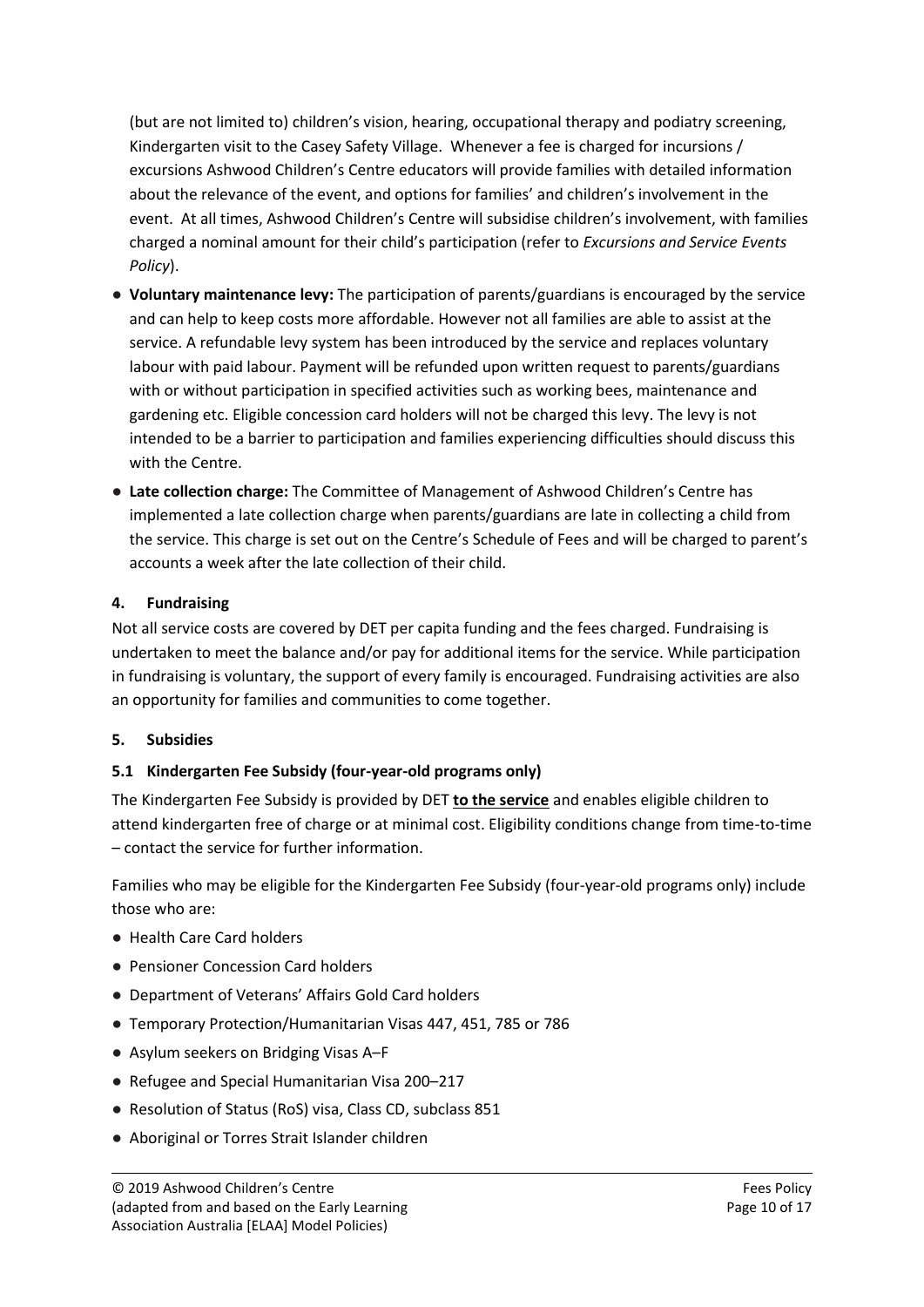● triplets or quadruplets attending a funded kindergarten program in the same year.

Supporting documentation must be sighted by the service on acceptance of a place or on commencement in the program. Families are eligible for the Kindergarten Fee Subsidy for the full term in which their concession is valid. Contact the service for further information.

# **5.2 Early Start Kindergarten fee subsidy**

Three-year-old Aboriginal and Torres Strait Islander children and children known to Child Protection are eligible to attend a funded early childhood program that is planned and delivered by a qualified early childhood teacher free of charge. The service receives funding for children who meet the eligibility criteria. Contact the service for further information.

# **5.3 Child Care Subsidy (CCS)**

Child Care Subsidy (CCS) is an Australian Government payment that can assist eligible families with th[e costs of childcare](https://www.humanservices.gov.au/individuals/enablers/payment-options-child-care-benefit) at an approved or registered care provider. Ashwood Children's Centre is an approved care provider with the Family Assistance Office (FAO). Families will need to estimate their annual income and provide evidence of their fortnightly activity to test their eligibility for CCS, which will then be applied as a fee reduction to their account (as payment to the service their child is attending)

In accordance with th[e CCS rules,](https://www.humanservices.gov.au/individuals/enablers/absences-and-child-care-benefit) a child who does not physically attend on their first booked day of attendance and/or their last booked day of attendance will be charged full fees without access to any eligible CCS.

Ashwood Children's Centre does not offer discounted fees for children absent from the Centre on holidays, as families are paying to maintain the booked days of attendance for their child when they return. [CCS rules](https://www.humanservices.gov.au/individuals/services/centrelink/child-care-subsidy/managing/while-travelling-outside-australia) also apply to families travelling on extended holidays (6 weeks or longer) outside Australia. Once a child has been absent for 6 weeks or longer overseas, families will receive notification from the FAO that their CCB / CCR eligibility has been cancelled. If families return within 13 weeks of their departure date from Australia, the CCS eligibility will be reinstated automatically. If families return 13 weeks or longer after their departure date from Australia, a new claim for CCS will need to be made.

If a child is absent for a period of longer than eight (8) weeks from their booked days of care, cessation of care will occur for the child within the Child Care Subsidy Scheme (CCSS). This means that the child's position will still be available however it will not be eligible for CCS fee reduction until the family returns to the service and confirms the enrolment notice for their child's position. Further information about periods of absence and cessation of care can be found here.

# **6. Payment of fees**

All families enrolling children into a position at Ashwood Children's Centre are required to complete a direct debit authorization form, which will be used to generate fee transactions on a weekly basis (this will usually occur on a Tuesday). Parent invoices will be sent electronically via the Hubworks! software program prior to the fee transaction occurring. Parents need to be aware that the fee amount will be for the next week of booked attendance for their child, and that CCS fee reduction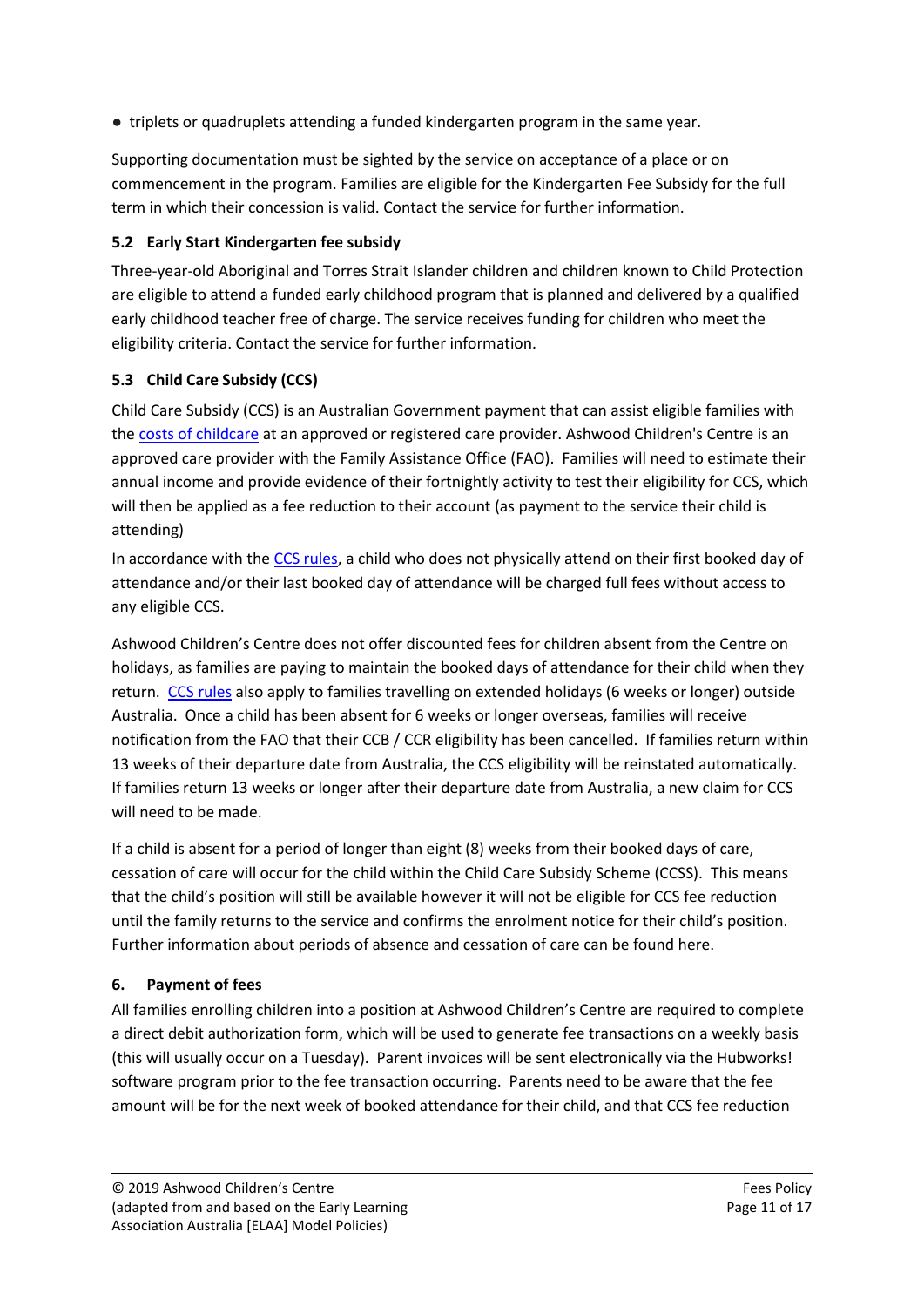information is received from the federal government, based on information advised by parents themselves.

For sessional Kindergarten positions, the first term's fees must be received in full prior to the end of the previous year of the child commencing in the program. Subsequent term fees will be invoiced to families two weeks prior to the end of the previous term, with direct debit transactions generated on the Tuesday of the final week of term. (i.e., term 2 fees will be charged two weeks prior to the end of term 1).

If required, parents may choose to transfer their child's booked sessional Kindergarten position to a long day Kindergarten position on the same days. Once this transfer has occurred it cannot be reversed, and the position remains a long day Kindergarten position for the remainder of the child's 4 year old Kindergarten year. Any sessional fees paid for the current term will not be refunded unless notice to transfer booked attendance is received PRIOR to the term commencing. Long day Kindergarten positions are charged at the current daily fee and attract any CCS fee reduction families may be eligible for.

Parents/guardians experiencing difficulty in paying fees are requested to contact the Nominated Supervisor to arrange a suitable alternative payment plan. The *Privacy and Confidentiality Policy* of the service will be complied with at all times in relation to a family's financial/personal circumstances.

# **7. Rejected or returned fee payments**

If a direct debit parent payment is returned due to unavailable funds, the following process will be followed:

- As soon as the first direct debit payment has been advised as 'returned', a second payment will be processed, and an email will be sent to the parents advising that this has been done.
- If this second payment is returned, parents will be notified that they are required to immediately make a fee payment into the Centre's designated fees account and send proof of payment from their bank to [cm@ashwoodchildrenscentre.org](mailto:cm@ashwoodchildrenscentre.org)

Failure to make payment as required, or persistent returned or rejected direct debit payments will be referred to the Committee of Management. Similarly, parent accounts with an outstanding balance amounting to two or more weeks of fees will be referred to the Committee of Management discuss your child's continued enrolment. Such decisions may include: contacting the service within a specific time frame and signing onto a developed payment plan, consideration of financial assistance and/or the requirement to apply for [Temporary Financial Assistance through](https://www.servicesaustralia.gov.au/individuals/services/centrelink/additional-child-care-subsidy/who-can-get-it/temporary-financial-hardship-subsidy) CCS, withdrawal of the child's position and/or the debt placed with a debt collecting service. Communication will be delivered via electronic and hard copy letter, and verbally via telephone.

If you are experiencing difficulties paying your child's fees, please contact the office – Centre Management is always willing to work with parents to ensure that education and care affordability is maintained for families, and that families are supported during difficult times.

If a decision is made to withdraw the child's place at the service, the parents/guardians will be provided with 14 days' notice in writing, via electronic and hard copy correspondence.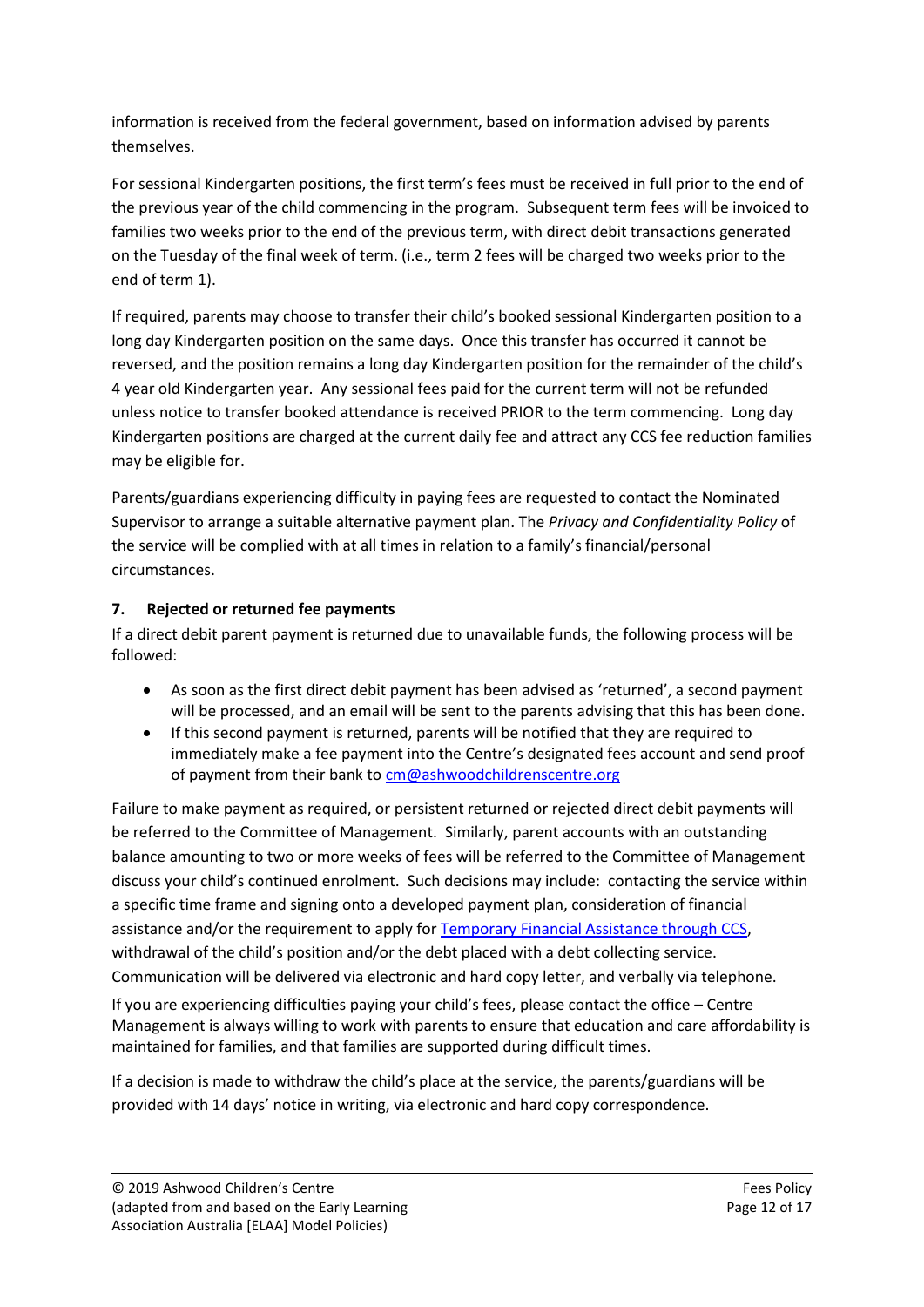# **8. Refund of fees**

If a family becomes eligible for the Kindergarten Fee Subsidy during a term, a full refund of the applicable term fees (and fee deposit, where appropriate) will be provided. Fees may still apply for programs offering more than the required minimum hours per week.

In any other case, fees are non-refundable (exceptional circumstances may apply – these are at the discretion of the Committee of Management of Ashwood Children's Centre). There will be no refund of fees in the following circumstances:

- a child's short-term illness
- family holiday during operational times
- closure of the service due to extreme and unavoidable circumstances.

Fees for long day care/long day Kindergarten are not charged for the following situations:

- gazetted public holidays
- Centre closure across the Christmas/New Year period
- Centre closure for educator training day/s, clean-up day and set up day.

At the completion of a child's enrolment at the Centre, and in the event of a credit balance remaining on a parents' account, a refund will be issued at the end of January the year after a child's enrolment has ceased. Refunds will be issued either via cheque, or if bank details are provided to [admin@ashwoodchildrenscentre.org](mailto:admin@ashwoodchildrenscentre.org) via electronic transfer.

# **9. Support services**

Families experiencing financial hardship often require access to family support services. Information on these services is available from the kindergarten service provider and a list can be supplied to those families who require it.

# **10. Notification of fee changes during the year**

Fees set for the year would only be reviewed in extraordinary circumstances, for example, if attendance rates fall below the budget 'break even' point. Parents/guardians will be notified 28 days in advance of any required fee increase, with the reasoning for the fee increase outlined in the electronic/hard copy letter advising of the impending fee increase.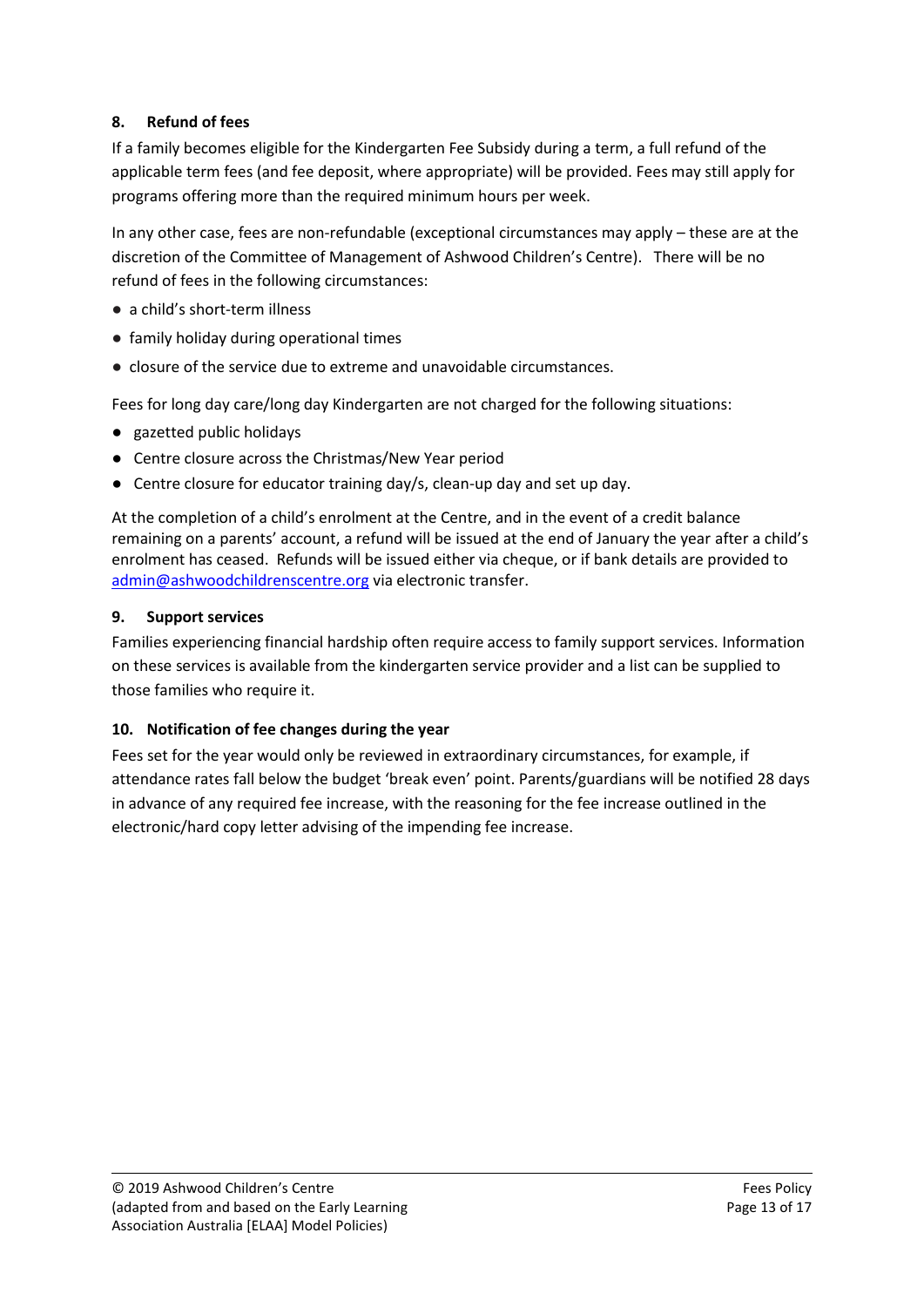# **ATTACHMENT 2 Schedule of Fees and Charges Ashwood Children's Centre**

**Fee schedule November 2019** 

#### **Four-Year-Old Kindergarten**

Kindergarten Fee:  $$700.00$  per term

Kindergarten Deposit:  $\frac{1}{2}$  \$350.00 (payable on acceptance of position, and held as part-payment of term 1 fees)

(Deposit of \$5.00 required to secure sessional Kindergarten position for holders of eligible concession cards.)

#### **Long Day Care | Long Day Kindergarten**

Weekly Fee:  $$670.00$  $[7.00 \text{ am} - 6.00 \text{ pm}$ , Monday – Friday]

Daily Child Care Fee:  $$134.00$ 

 $[7.00am - 6.00pm]$ 

| Half Day Child Care Fee: | \$114.00                                                                              |  |
|--------------------------|---------------------------------------------------------------------------------------|--|
|                          | $[7.00 \text{ am} - 12.30 \text{ pm} \text{ OR } 12.30 \text{ pm} - 6.00 \text{ pm}]$ |  |

# **Fees applicable to all types of attendance within Ashwood Children's Centre**

Waiting List Fee  $\frac{520.00 \text{ per family}}{}$ 

Enrolment Fee \$35.00 per child

Initial Membership to ACC: \$3.00

Ongoing Membership: \$2.00 (covered by ACC Parents & Friends)

Voluntary Maintenance Levy: \$50.00 per annum (refundable on written request |refundable on working bee attendance & written request)

Account in Arrears penalty:  $$5.00$  per week in arrears 2<sup>nd</sup> Rejected Direct Debit transaction \$5.00 attempt in the fee week Late Collection of Child penalty: \$5.00 per 5 minutes or part thereof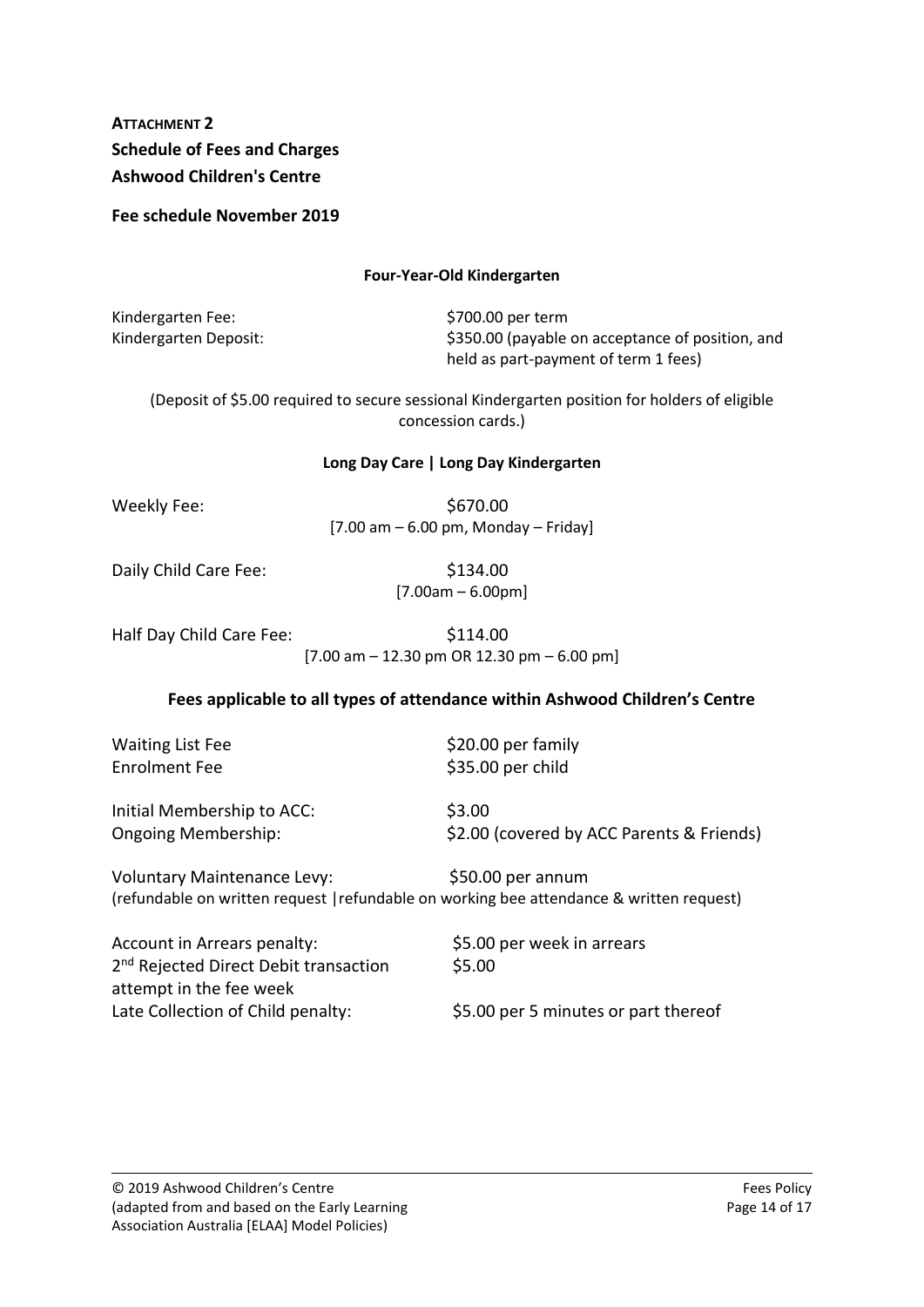#### **ATTACHMENT 3**

Understanding your assessment notice – information taken from Department of Human Services, Federal Government

| <b>Understanding your assessment notice</b>                                                                                                                                                                                                                                                                                                                                                                                              |                       |                                   |                                |  |
|------------------------------------------------------------------------------------------------------------------------------------------------------------------------------------------------------------------------------------------------------------------------------------------------------------------------------------------------------------------------------------------------------------------------------------------|-----------------------|-----------------------------------|--------------------------------|--|
| The Child Care Subsidy summary table tells you about the child care fee assistance you're able to<br>get.                                                                                                                                                                                                                                                                                                                                |                       |                                   |                                |  |
| Child Name Subsidy Type                                                                                                                                                                                                                                                                                                                                                                                                                  | Subsidy<br>Percentage | Subsidised hours per<br>fortnight | <b>Annual Cap Withholdings</b> |  |
| Child name                                                                                                                                                                                                                                                                                                                                                                                                                               |                       |                                   |                                |  |
| This will list any children you have completed an assessment or made a claim for.                                                                                                                                                                                                                                                                                                                                                        |                       |                                   |                                |  |
| <b>Subsidy type</b>                                                                                                                                                                                                                                                                                                                                                                                                                      |                       |                                   |                                |  |
| This tells you what you're eligible for.                                                                                                                                                                                                                                                                                                                                                                                                 |                       |                                   |                                |  |
| If you're eligible for CCS, you may also be able to apply for Additional Child Care Subsidy (ACCS).                                                                                                                                                                                                                                                                                                                                      |                       |                                   |                                |  |
| Read more about Child Care Subsidy and Additional Child Care Subsidy.                                                                                                                                                                                                                                                                                                                                                                    |                       |                                   |                                |  |
| <b>Subsidy percentage</b>                                                                                                                                                                                                                                                                                                                                                                                                                |                       |                                   |                                |  |
| This is your CCS percentage. We work it out based on your family income estimate for the 2018-19<br>financial year.                                                                                                                                                                                                                                                                                                                      |                       |                                   |                                |  |
| Your CCS percentage will apply to the lowest of either the:                                                                                                                                                                                                                                                                                                                                                                              |                       |                                   |                                |  |
| hourly fee you're charged by your child care service, or<br>hourly rate cap<br>If your subsidy percentage is zero, your family income estimate was \$351,248 or more. If this applies<br>to you, it's still important you did your claim or assessment. We'll balance your payments after the<br>end of the financial year. If your actual family income ends up being less than \$351,248, we'll pay<br>you the CCS you're entitled to. |                       |                                   |                                |  |
| Remember, if you're eligible for CCS but your percentage is zero, you may still be eligible for ACCS.                                                                                                                                                                                                                                                                                                                                    |                       |                                   |                                |  |

Read more about how you[r family income affects your CCS percentage.](https://www.humanservices.gov.au/individuals/enablers/how-your-income-affects-child-care-subsidy/42191#familyincomeccs)

### **Annual cap**

This tells you if we'll cap your CCS. This depends on your family income estimate. There is no annual cap on your subsidy if your family income estimate was \$186,958 or less.

If your estimate was more than \$186,958 and under \$351,248, your annual cap is \$10,190. This cap applies to each child in care for each financial year.

Read more about the **annual cap**.